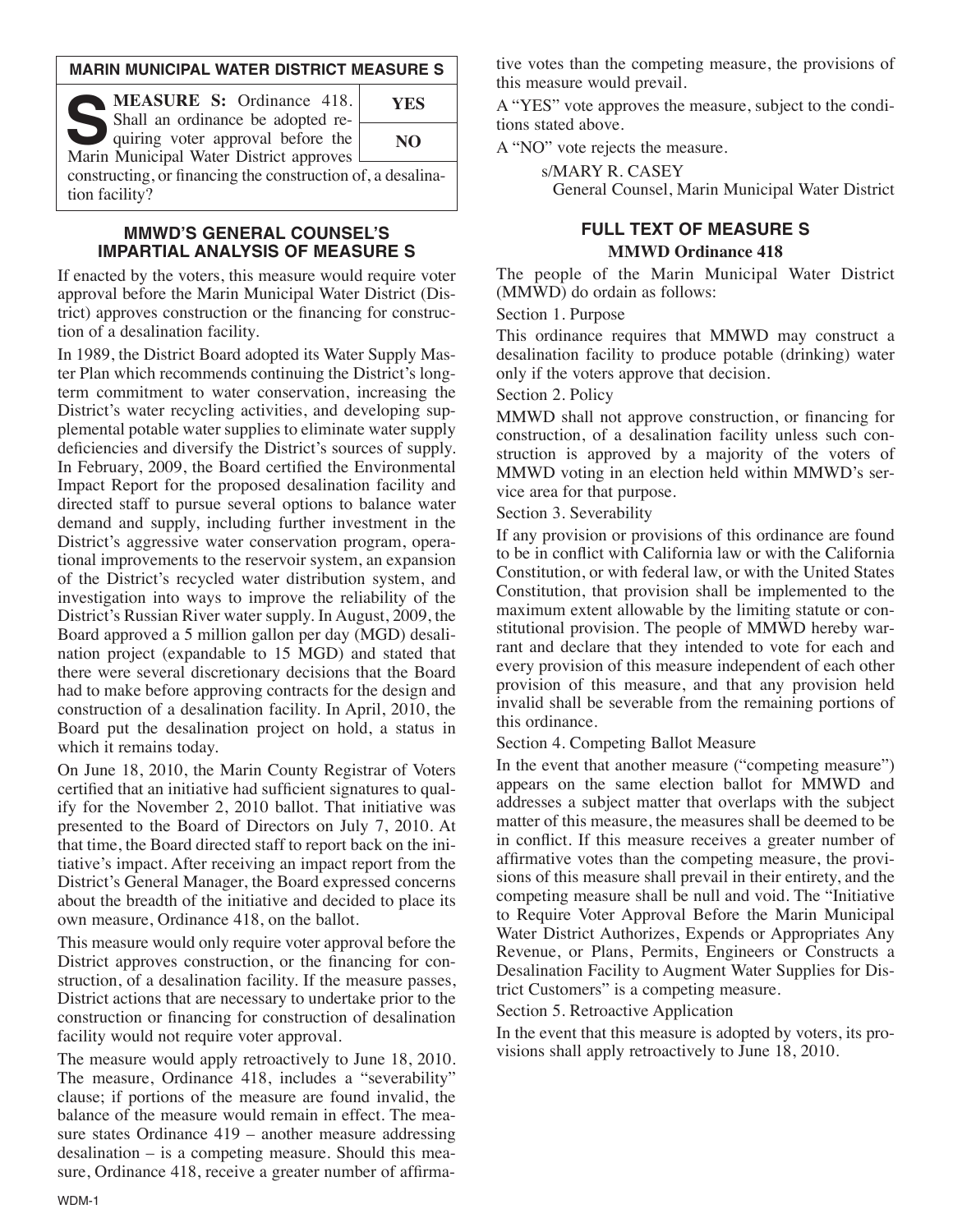### **ARGUMENT IN FAVOR OF MEASURE S**

**Measure S** directs the Marin Municipal Water District to obtain a majority vote from its customers prior to construction of a desalination plant or prior to seeking financing for construction of a desalination plant.

**Measure S** does not forbid the water district from studying and evaluating the potential for a desalination plant as a possible future water supply option. It guarantees a public vote before a desalination plant could be built, while keeping our options open.

Future water planning is an important part of MMWD's responsibilities. Under Measure S, the district will be allowed to continue to investigate, plan and study all water supply options, including a desalination plant, along with conservation, recycling, and other water supply and demand techniques. Marin's water supply is always tenuous and unstable, and it varies from year to year. It would be bad public policy, and risky to our water security, to forever deprive the community of any single potentially viable future water supply by forbidding the district from even analyzing or investigating any promising water option.

Water districts around the Bay Area, throughout California, and around the world are recognizing technological advances made to the desalination process in recent years – and those advances will continue. Desalination should remain under consideration by MMWD because it has the potential to help stabilize our water supply, provide drought protection, and reduce pressure on streams and rivers that sustain fragile fish populations. It would be unwise for our community, at this point, to summarily deprive ourselves of the ability to analyze and evaluate this potentially valuable option. We must continue to study all viable water management strategies. To do anything less would not be responsible water planning.

We strongly urge your **SUPPORT** of **Measure S**.

s/JARED HUFFMAN

Member of the California State Assembly, 6th District s/STEVE KINSEY

Second Vice President, Marin County Board of Supervisors LEAGUE OF WOMEN VOTERS OF MARIN COUNTY s/Ann Batman, Vice President MARIN CONSERVATION LEAGUE s/Nona Dennis, President MARIN MUNICIPAL WATER DISTRICT s/David Behar, President

#### **REBUTTAL TO ARGUMENT IN FAVOR OF MEASURE S**

Measure S would give the Water Board a **blank check** to continue spending millions more on a costly **\$400 million desalination plant in San Rafael** to convert polluted San Francisco Bay water into our drinking water.

The Board has already spent \$4-5 million on their desalination plant. They are proposing to spend millions more on the permitting process, before they even begin the construction phase.

Measure S would allow the Board to spend these additional millions, then **after** spending these additional millions, hold a public vote on whether to finally construct the plant.

Measure T, the next measure on the ballot, signed by over 15,000 Marin citizens, would require a public vote on the plant **before** additional millions are spent on the plant. Measure T is common sense.

Do not be misled. Measures S and T are not about vague, future studies, but something specific:

**"On August 19, 2009, the District Board of Directors approved a desalination plant located at the Marin Rod & Gun Club pier in San Rafael. As approved, the plant's capacity will be five million gallons per day....The Board directed District staff to move forward with the permitting process for the desalination plant."**

(MMWD Staff Report, July 26, 2010).

The MMWD desalination plant raises very serious health, environmental, global warming, and cost concerns. Millions have already been spent.

It is time for a public vote **before** millions more are sunk into the desalination plant.

#### **Vote NO on S.**

**Yes on T.**

s/LINDA PFEIFER Vice-Mayor of Sausalito

s/PETER BARRY, M.D.

Former Mayor of Ross, Ross Councilmember

s/LARRY BRAGMAN

Vice-Mayor of Fairfax and former mayor

s/FORD GREENE

Vice-Mayor of San Anselmo Town Council

s/PAM HARTWELL-HERRERO Fairfax Council Member